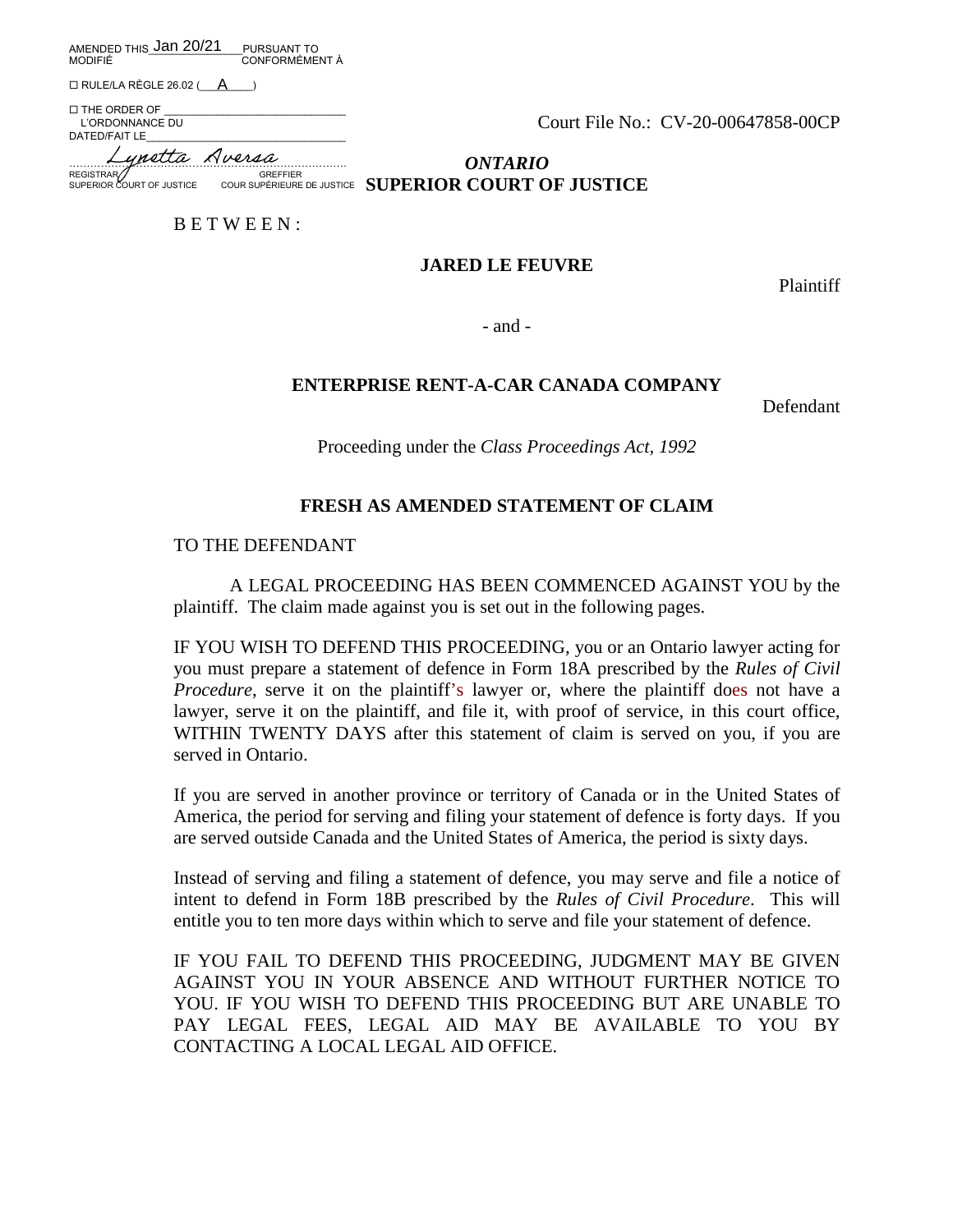TAKE NOTICE: THIS ACTION WILL AUTOMATICALLY BE DISMISSED if it has not been set down for trial or terminated by any means within five years after the action was commenced unless otherwise ordered by the court.

Date: September 17, 2020 Issued by

Local registrar

Address of 330 University Avenue court office Toronto, ON M5G 1R7

TO: Enterprise Rent-A-Car Canada Company 70 Milner Avenue Scarborough, ON M1B 6B6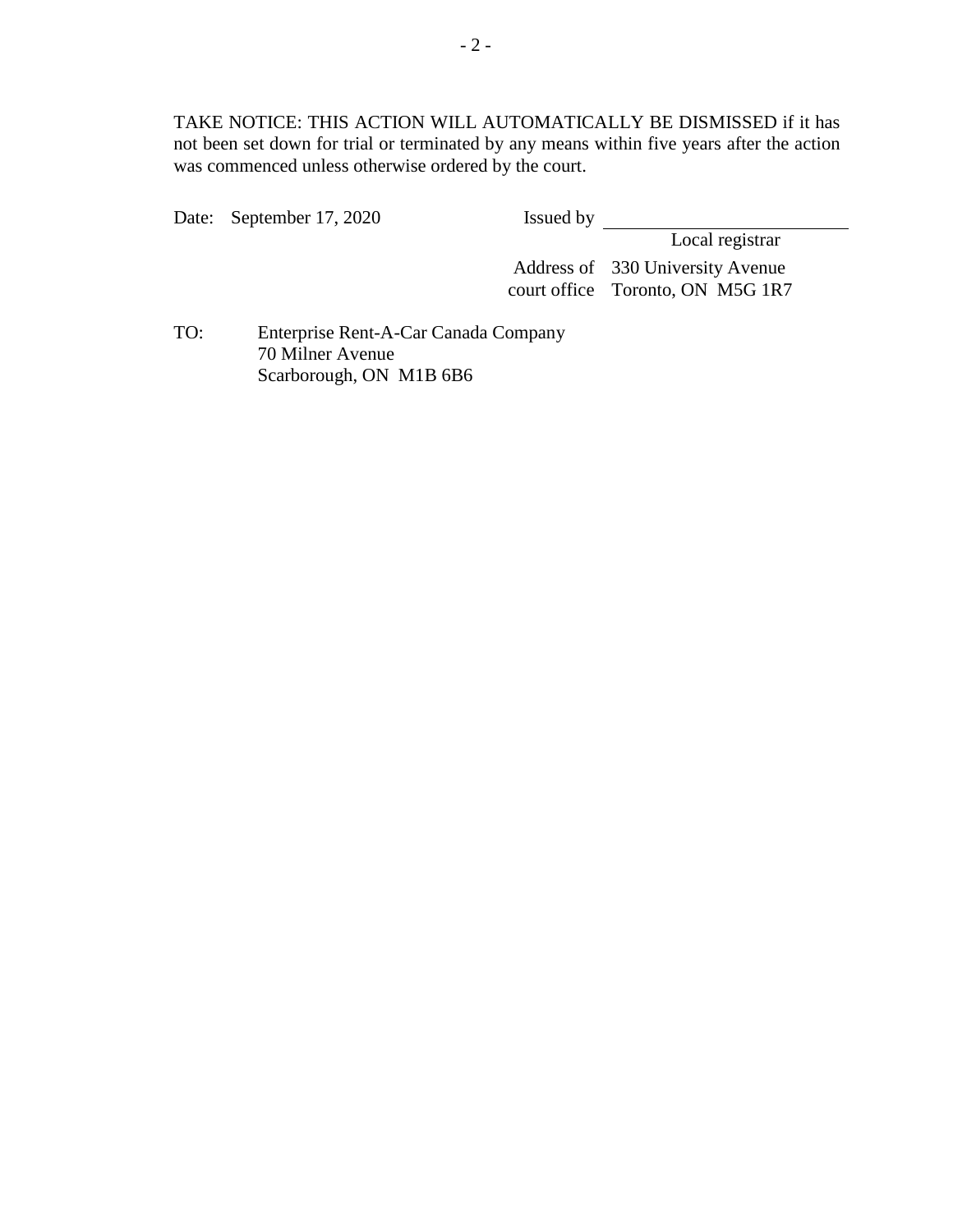### **CLAIM**

## **I. Definitions**

- 1. In this Statement of Claim the capitalized terms have the following meanings:
	- (a) **"Applicable Provincial Employment Standards Legislation"** means the legislation applicable in a province with respect to the relationship between an employer and an employee, including the *Employment Standards Act*, R.S.B.C. 1996, c. 113; *Employment Standards Code*, R.S.A. 2000, c. E-9; *The Saskatchewan Employment Act*, S.S. 2013, c. S-15.1; *The Employment Standards Code*, C.C.S.M. c. E110; *Employment Standards Act, 2000*, S.O. 2000, c. 41; *Labour Standards Code*, R.S.N.S. 1989, c. 246; and the *Employment Standards Act*, R.S.P.E.I. 1988, c E-6.2, as well as any regulations enacted pursuant to these statutes;
	- (b) **"Class"** and "**Class Members"** means all persons who held or hold the position of Branch Rental Manager, Assistant Branch Rental Manager, Station Manager, or an equivalent position at Enterprise Rent-A-Car, National Car Rental, and Alamo Rent-A-Car branches operated by Enterprise Rent-A-Car Canada Company in British Columbia, Alberta, Saskatchewan, Manitoba, Ontario, Nova Scotia, and Prince Edward Island between January 1, 2010 and the present;
	- (c) **"***CJA***"** means the *Courts of Justice Act*, R.S.O. 1990, c. C.43;
	- (d) **"***CPA***"** means the *Class Proceedings Act, 1992*, S.O. 1992, c. 6, as amended;
	- (e) **"Defendant"** means Enterprise Rent-A-Car Canada Company;
	- (f) **"Managerial Exemption"** refers to the provisions of the Applicable Provincial Employment Standards Legislation which exempt managerial employees from entitlement to Overtime Pay;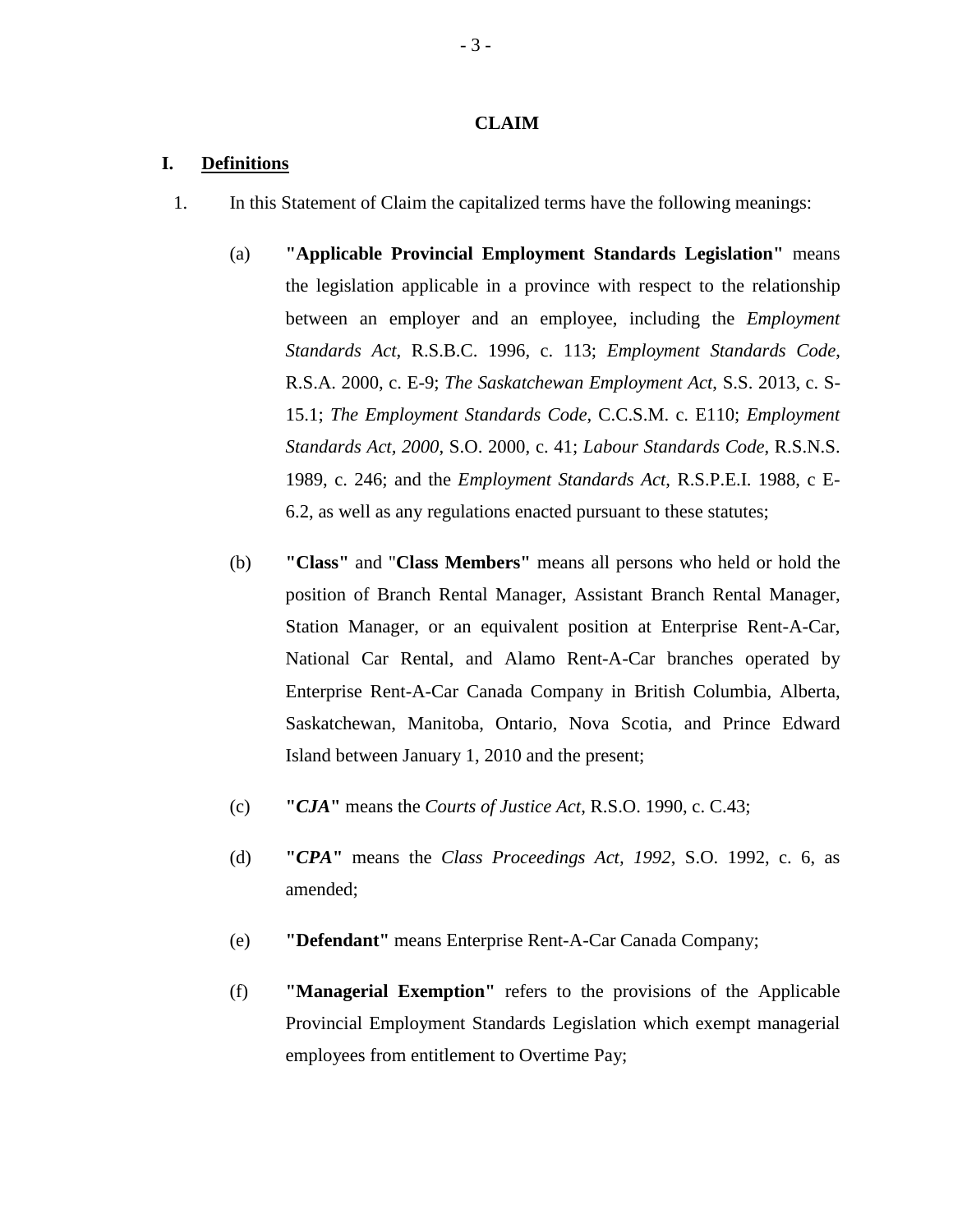- (g) **"Non-Exempt Employee"** means an employee of the Defendant who is paid on an hourly basis and is classified by the Defendant as non-exempt from entitlement to Overtime Pay, including, *inter alia*, Senior Account Specialists, Management Trainees, and Management Assistants;
- (h) **"Overtime Pay"** means the premium overtime rate established in the Applicable Provincial Employment Standards Legislation payable for all hours worked above the Overtime Threshold;
- (i) **"Overtime Threshold"** means the threshold weekly number of hours after which an employee is entitled to Overtime Pay, as defined in the Applicable Provincial Employment Standards Legislation;

# **II. The Claim**

- 2. The plaintiff, Jared Le Feuvre (the "Plaintiff") claims:
	- (a) an order certifying this proceeding as a class proceeding and appointing the Plaintiff as representative plaintiff for the Class;
	- (b) damages for the Class in an amount to be determined by the Court;
	- (c) a declaration that the provisions of the Applicable Provincial Employment Standards Legislation and their regulations, as applicable, are express or implied terms of the contracts of employment of the Class Members;
	- (d) a declaration that the Defendant violated the terms of the Applicable Provincial Employment Standards Legislation, breached the Class Members' contracts of employment and the duty of good faith owed to the Class Members, and/or breached the common law duty of care owed to Class Members by:
		- (i) failing to ensure that Class Members were properly classified as non-exempt from entitlement to Overtime Pay;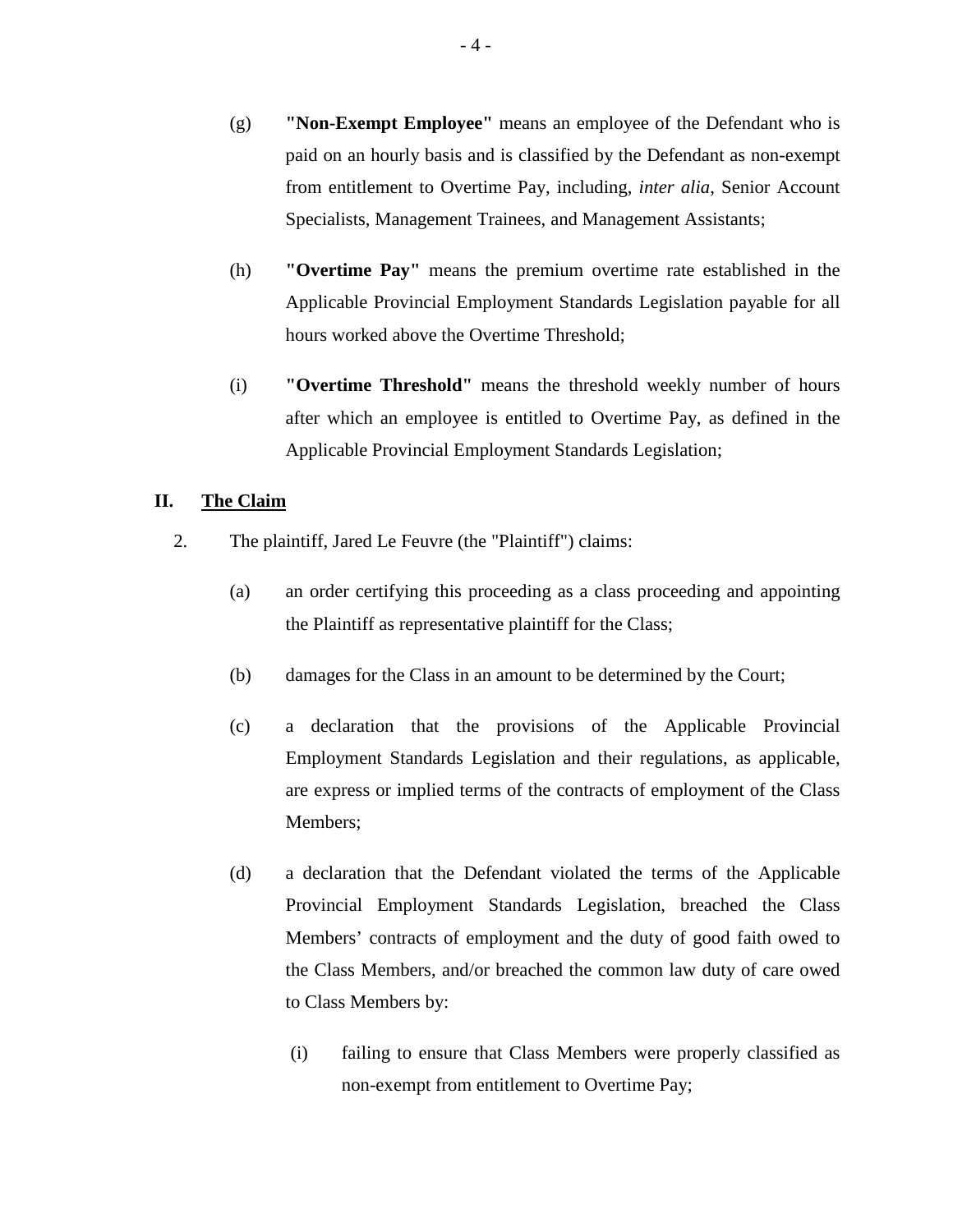- (ii) failing to advise Class Members of their entitlement to Overtime Pay for hours worked in excess of the Overtime Threshold;
- (iii) requiring and/or permitting the Class Members to work hours in excess of the Overtime Threshold;
- (iv) failing to provide Class Members Overtime Pay for all hours worked in excess of the Overtime Threshold;
- (v) failing to ensure that Class Members' hours of work were monitored and accurately recorded;
- (e) an interlocutory and a final mandatory order directing the Defendant to comply with Applicable Provincial Employment Standards Legislation and/or the contracts of employment with the Class Members, in particular, to:
	- (i) ensure that Class Members are properly classified as non-exempt from entitlement to Overtime Pay;
	- (ii) advise Class Members of their entitlement to Overtime Pay for hours worked in excess of the Overtime Threshold;
	- (iii) provide Class Members Overtime Pay for all hours worked in excess of the Overtime Threshold;
	- (iv) ensure that Class Members' hours of work are monitored and accurately recorded;
- (f) a declaration that the provisions of any applicable policy which may purport to exclude the Class Members from eligibility for Overtime Pay are void and unenforceable;
- (g) a declaration that the Defendant was unjustly enriched, to the deprivation of the Class Members, in that they received the value of the premium pay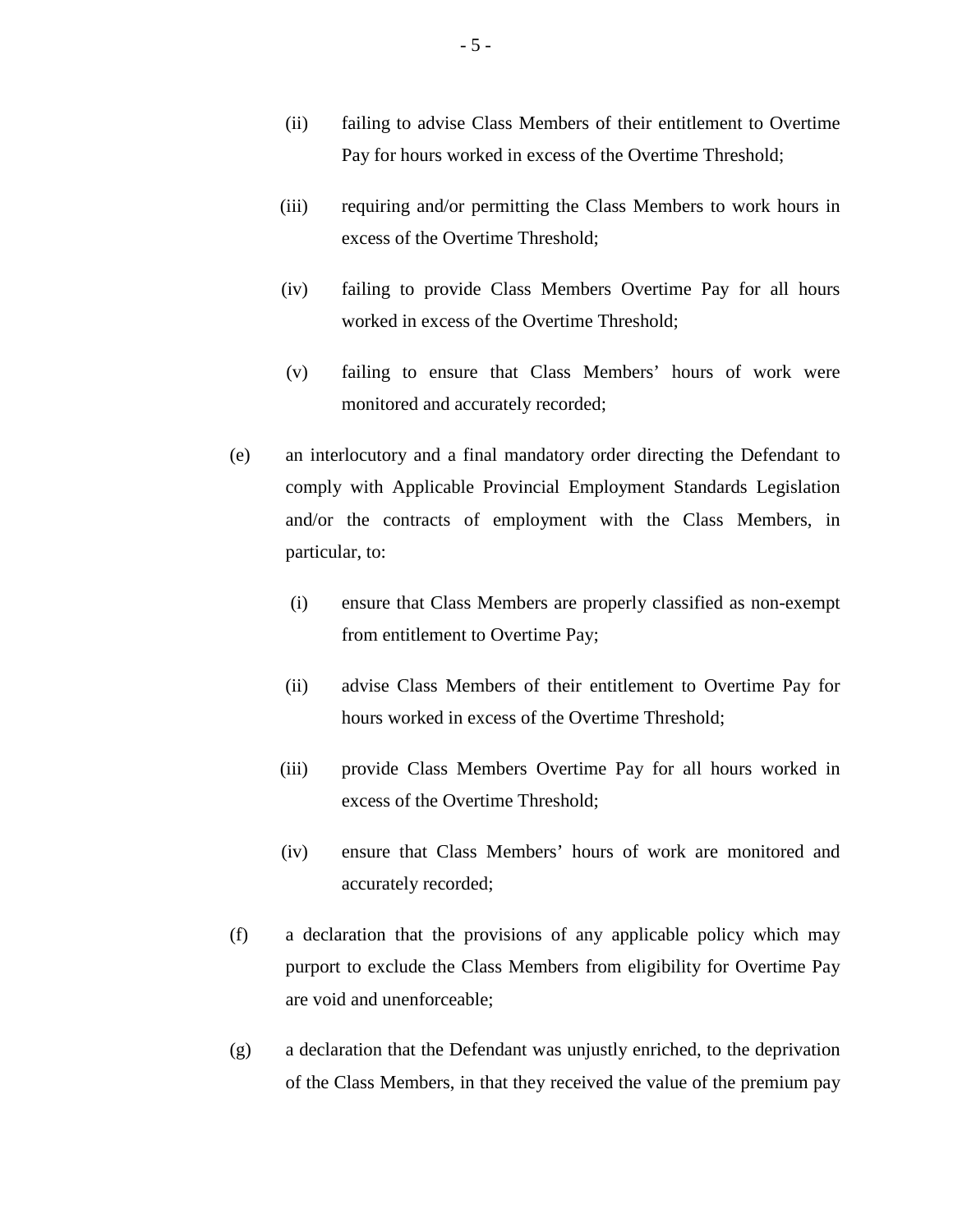owed to Class Members for the overtime hours worked by the Class Members, without a juristic reason, and an order requiring the Defendant to release to the Class Members all amounts withheld by it in respect of such unpaid overtime hours;

- (h) an order directing the Defendant to preserve and disclose to the Plaintiff all records, in any form, relating to the hours of work performed by the Class Members in excess of the Overtime Threshold;
- (i) an order pursuant to s. 23 of the *CPA* admitting into evidence statistical information, including statistical information concerning or relating to overtime hours of work performed by members of the Class;
- (j) an order pursuant to s. 24 of *CPA* directing an aggregate assessment of damages;
- (k) punitive and/or exemplary damages in an amount that this Honourable Court deems just;
- (l) an order directing a reference or giving other such directions as may be necessary to determine issues not determined at the trial of the common issues;
- (m) pre-judgment and post-judgement interest pursuant to the *CJA*;
- (n) costs of this action on a substantial indemnity basis, together with applicable HST, or other applicable taxes, thereon;
- (o) the costs of administering the plan of distribution of the recovery in this action plus applicable taxes; and
- (p) such further and other relief as this Honourable Court may deem just.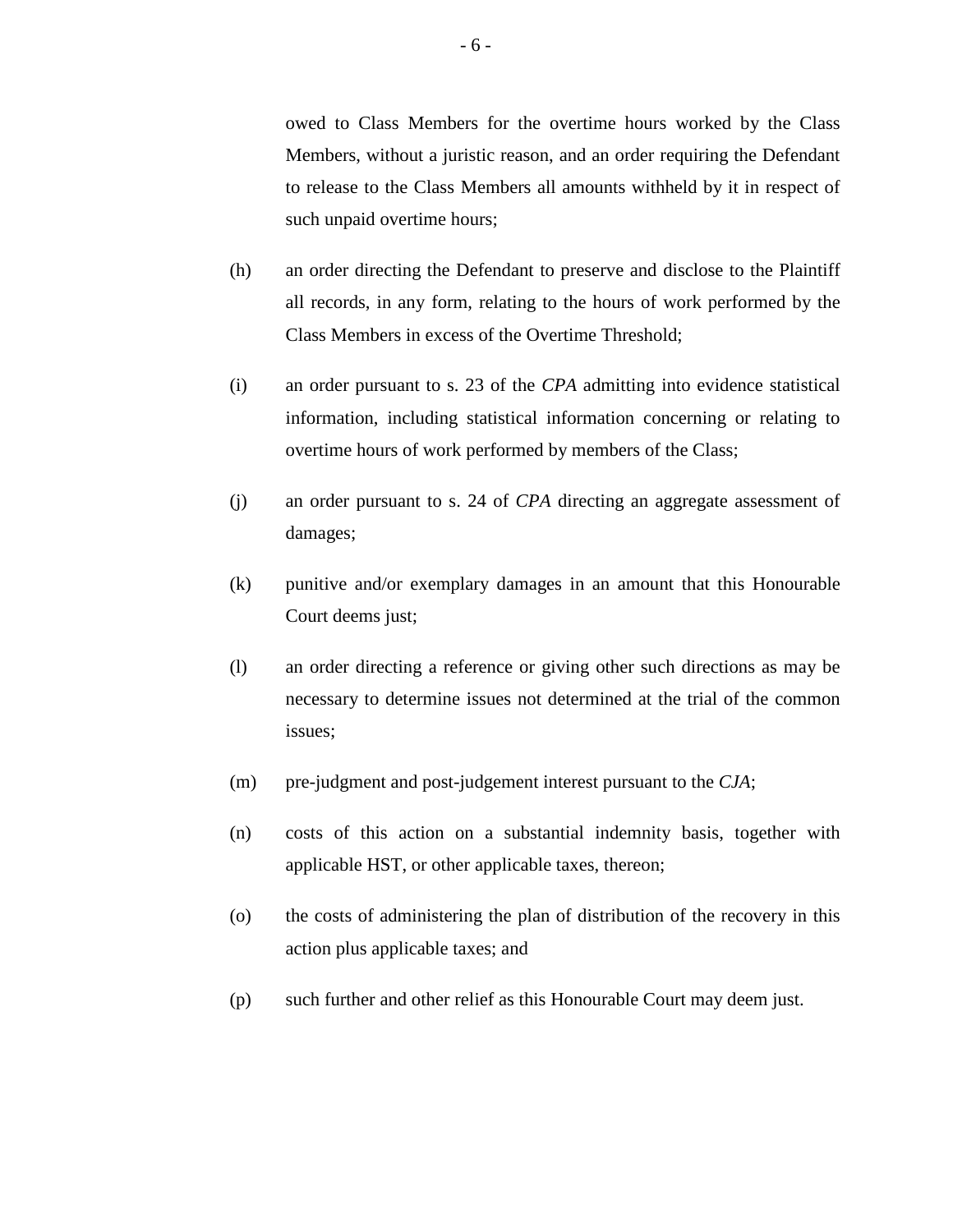### **III. Parties**

3. The Plaintiff, Jared Le Feuvre ("Mr. Le Feuvre"), resides in Thunder Bay, Ontario. He was employed at Enterprise Rent-A-Car Canada Company ("the Defendant") from March 2016 to December 11, 2020. From July 2017 to December 11, 2020, the Plaintiff was employed as either an Assistant Branch Rental Manager or a Branch Rental Manager. Mr. Le Feuvre worked at various Enterprise Rent-A-Car branches in northeastern Ontario, including at the branches located in Timmins, Thunder Bay, Sault Ste. Marie, and Sudbury.

4. The Defendant, Enterprise Rent-A-Car Canada Company, is a company incorporated pursuant to the laws of the province of Nova Scotia (the "Defendant").

5. The Defendant is the Canadian arm of Enterprise Holdings, Inc., the world's largest car rental provider. Enterprise Holdings, Inc. operates in 100 countries and territories through over 10,000 branches. It owns and operates a fleet of more than 1.5 million vehicles.

6. The Defendant owns and operates a network of car rental branches across Canada under the Enterprise Rent-A-Car, National Car Rental, and Alamo Rent-A-Car brands. There are approximately 750 branches operating under these brands across Canada.

7. The Defendant is the legal employer of the Class Members.

8. The Defendant is a provincially regulated employer. Its employment relationships with the Class Members are governed by the Applicable Provincial Employment Standards Legislation and the contracts with the Class Members.

#### **IV. The Class**

9. The Plaintiff brings this action pursuant to the *CPA* on his own behalf and on behalf of the following class of persons:

"All persons who held or hold the position of Branch Rental Manager, Assistant Branch Rental Manager, Station Manager, or an equivalent position to any of the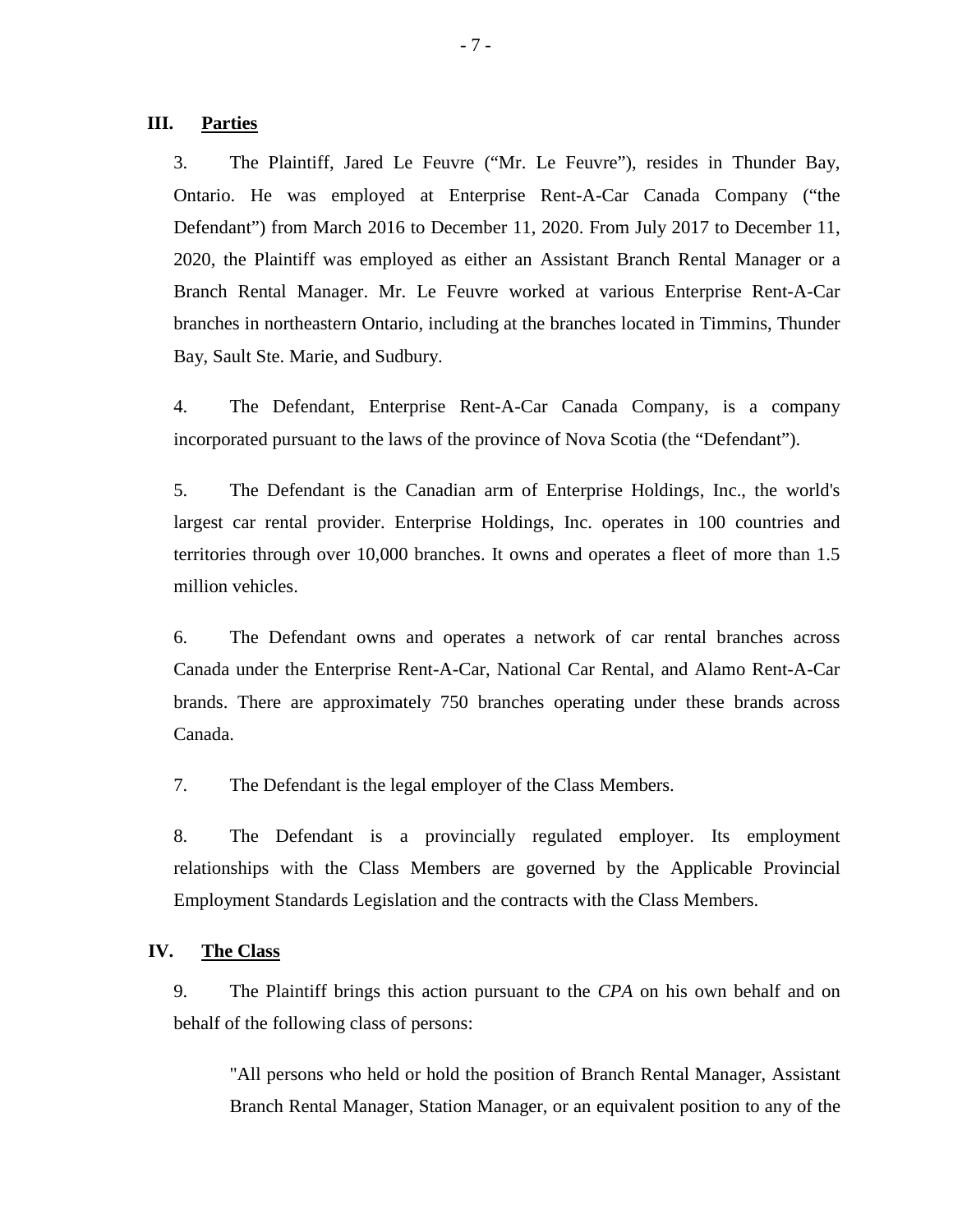foregoing at Enterprise Rent-A-Car, National Car Rental, and Alamo Rent-A-Car branches operated by the Enterprise Rent-A-Car Canada Company in British Columbia, Alberta, Saskatchewan, Manitoba, Ontario, Nova Scotia, and Prince Edward Island between January 1, 2010 and the present."

10. The Class Members perform common functions across these provinces and across the three brands operated by the Defendant. The character of the Class Members' positions, and the functions that they perform, have remained common over the course of the class period.

11. The Defendant has established and maintains a common system of employment with respect to the Class Members. The Class Members are required to complete a common training program in order to qualify for their positions. They have substantially similar contracts of employment with the Defendant, and are bound, in common, to comply with corporation-wide personnel and other policies.

12. The Class Members have been misclassified in common as being managerial or supervisory employees. The Defendant's misclassification of the Class Members has had the result of excluding the Class Members, in common, from Overtime Pay.

#### **V. The Defendant's Misclassification of the Class Members' Positions**

13. The Class Members each held or currently hold the position of Branch Rental Manager, Station Manager, Assistant Branch Rental Manager, or an equivalent position at Enterprise Rent-A-Car, National Car Rental, and Alamo Rent-A-Car branches operated by the Defendant.

14. The Class Members are not paid on an hourly basis. The Class Members' positions are salaried pursuant to their contracts of employment with the Defendant. The Class Members are also paid commissions which are calculated as a percentage of the monthly profits earned by their branch.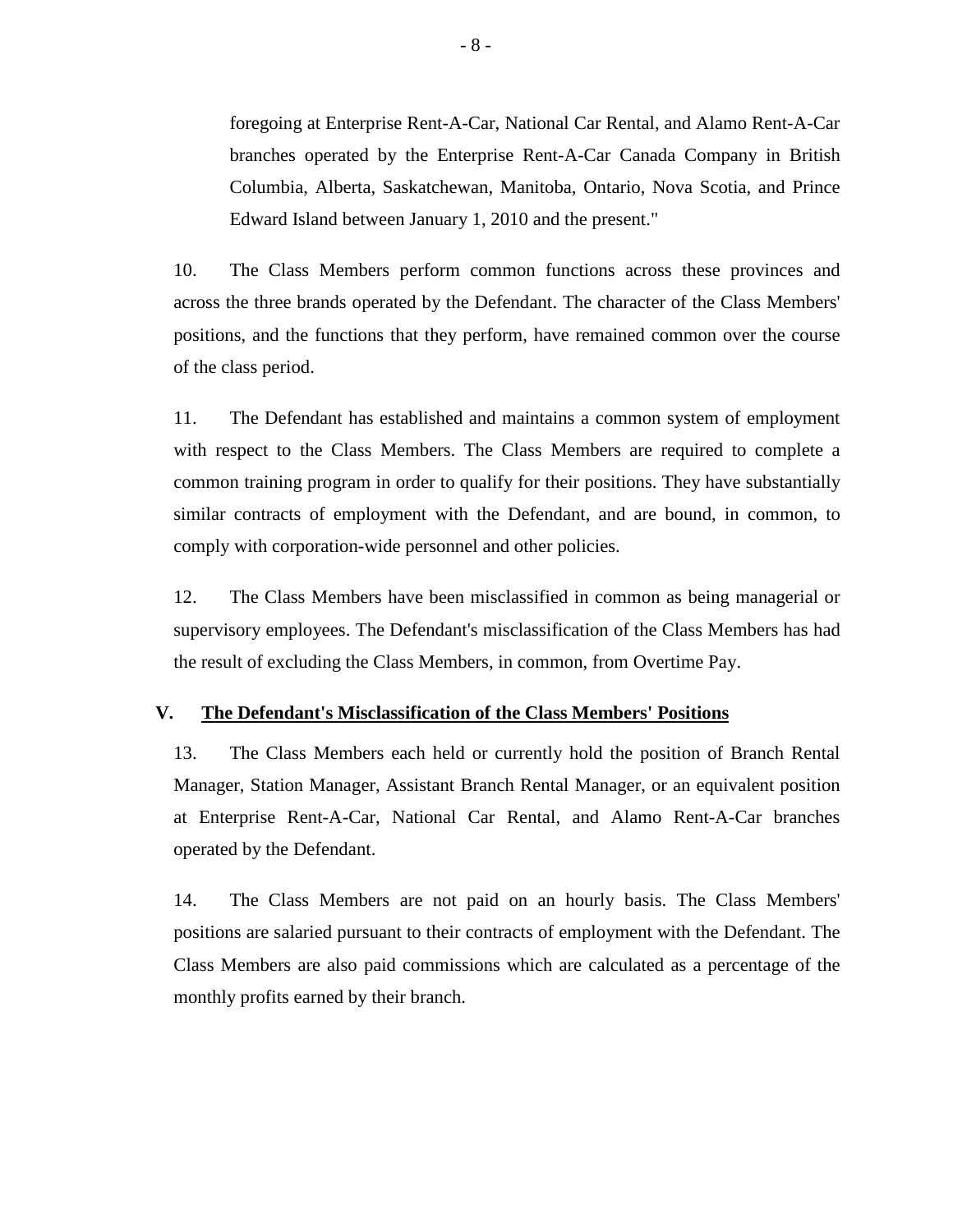15. As a matter of common policy and practice across the branch network, the Defendant has misclassified the Class Members' positions as being ineligible for Overtime Pay.

16. Under the Applicable Provincial Employment Standards Legislation, the Class Members' positions are in substance non-managerial and/or non-supervisory, and so are not subject to any Managerial Exemption. Class Members are given a very limited scope of authority and discretion, and the common functions performed by the Class Members are of a non-managerial and non-supervisory character.

17. On a regular and non-exceptional basis, Class Members perform non-supervisory and non-managerial tasks alongside the Non-Exempt Employees they purportedly supervise. The tasks performed by Class Members include:

- (a) cleaning vehicles (exterior and interior);
- (b) booking customer reservations and checking customers into vehicles;
- (c) calling customers to follow up on their service experience;
- (d) organizing the branch's fleet;
- (e) providing customer service and processing payments for customers via payment machines;
- (f) answering customer phone calls;
- (g) processing rental returns;
- (h) selling protection products (i.e. car insurance) or enticing customers to upgrade to more expensive car rentals;
- (i) picking up and dropping off customers;
- (j) diagnosing and driving vehicles to shops for servicing (flat tires, recalls or snow tire changes);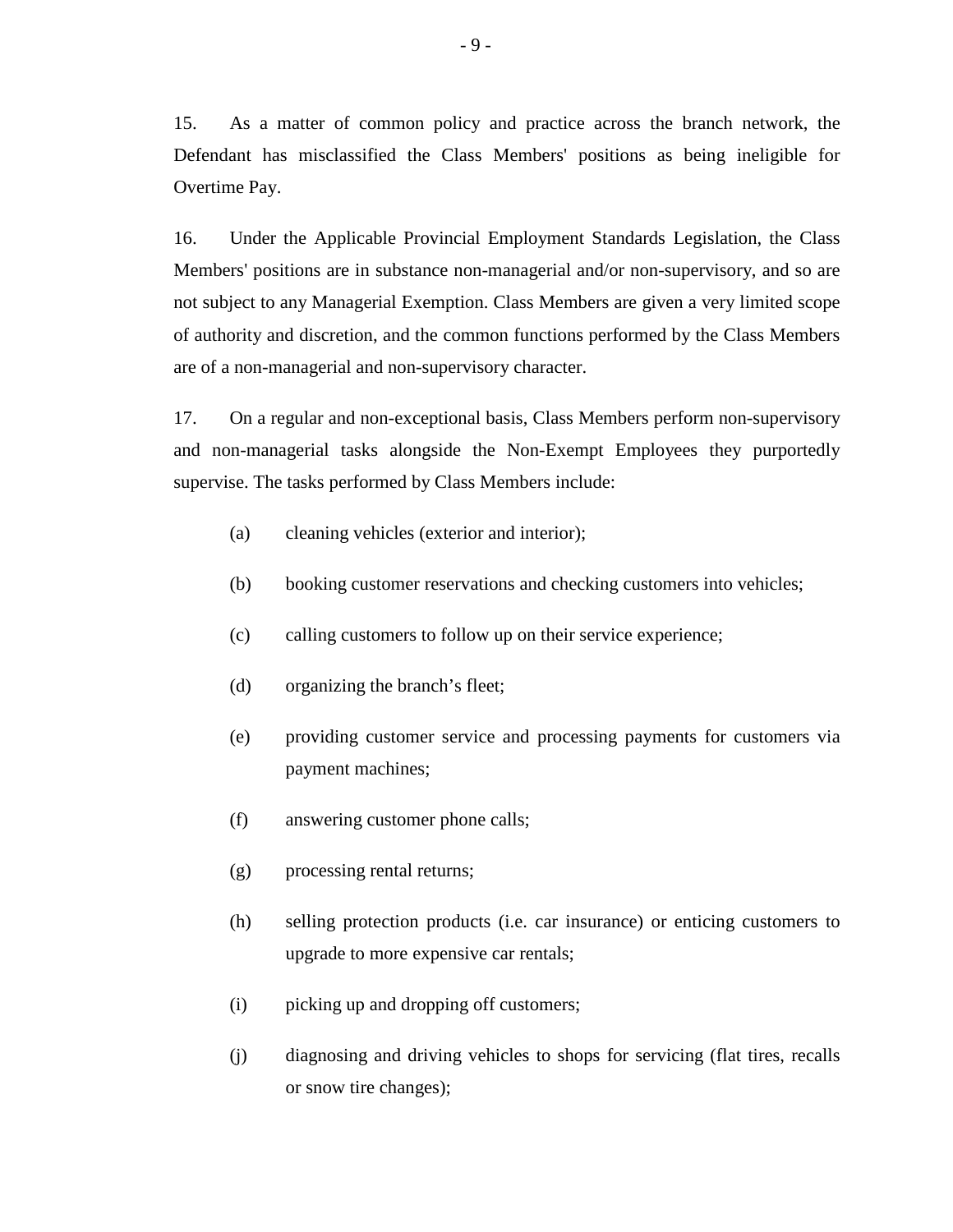- (k) operating the front counter and explaining services and products to customers; and
- (l) cleaning/organizing the office and parking lot areas and ensuring that adequate cleaning supplies are available.

18. Class Members spend the vast majority of their working hours on these nonmanagerial and/or non-supervisory tasks.

#### **VI. Class Members Work Hours in Excess of the Overtime Thresholds**

19. As a matter of common policy and practice across the branch network, the Defendant requires and/or permits Class Members to work hours well in excess of the applicable Overtime Thresholds.

20. Regardless of branch location, size or individual preference, Class Members are typically and regularly scheduled to work at least 52 hours per week. Class Members are usually scheduled to work from branch opening to branch closing from Monday to Friday. Many Class Members are also scheduled to work on Saturdays, when most of the Defendant's branches open for approximately four hours and in some cases Sundays as well, either for branches which are open or in order to prepare the branch for the coming week.

21. It is common practice for most branches to operate on Saturdays with only one Class Member and another Non-Exempt Employee. Class Members regularly and routinely operate their designated branch alone on Saturdays.

22. In most branches, there is typically only one Branch Rental Manager or Station Manager assigned to a particular branch at any given time, and one Assistant Branch Rental Manager or equivalent. Larger branches may have two or more Assistant Branch Rental Managers or equivalent. Depending on the size and location of the branch, there may be 2-3 Non-Exempt Employees working at any given time.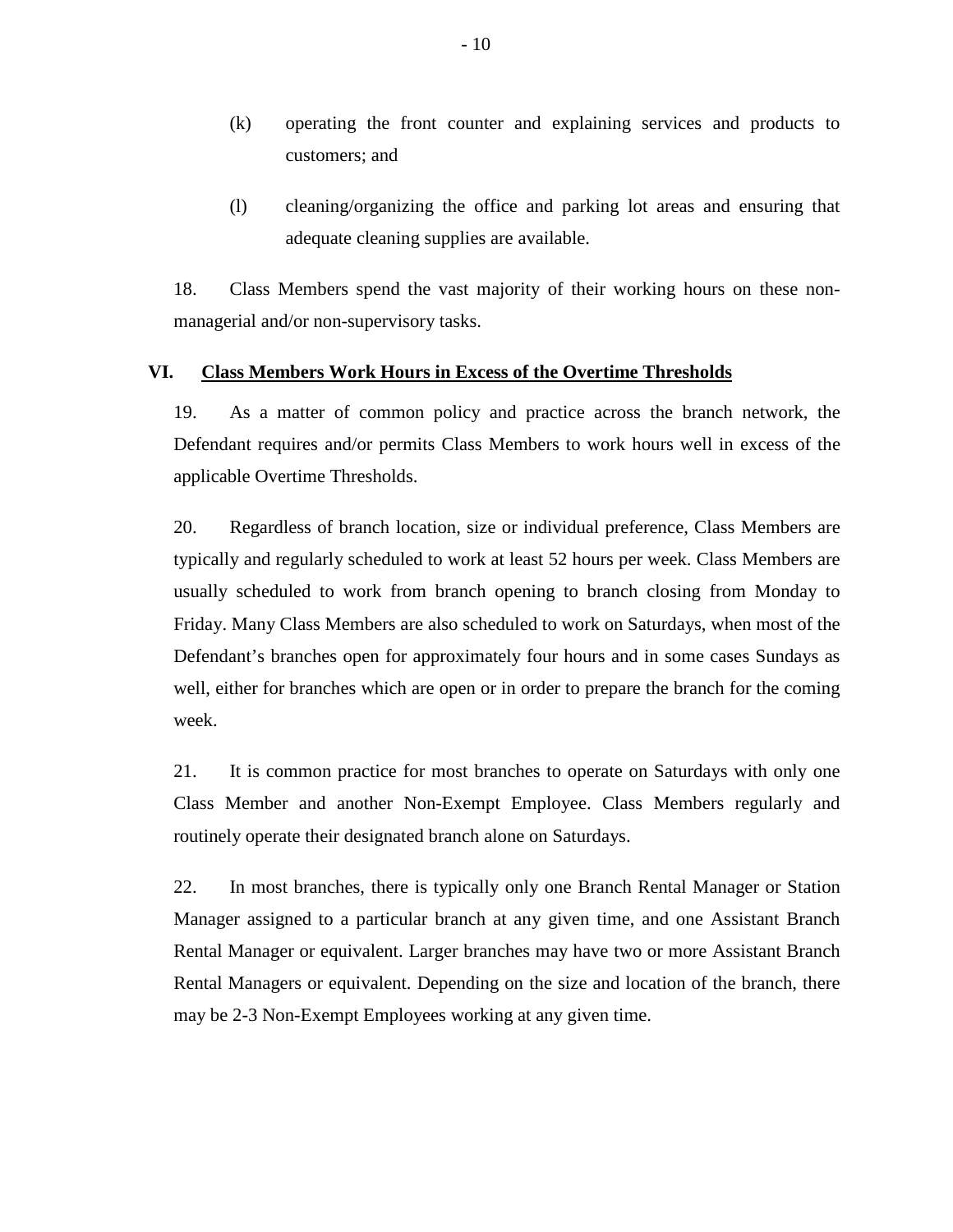23. In practice, Class Members are expected to work the number of hours that are required for each branch to operate, regardless of how many overtime hours this necessitates.

24. The number and nature of the responsibilities given to the Class Members makes it generally impossible for them to complete all of their duties within the hours of their scheduled shifts. Accordingly, Class Members usually arrive earlier than official branch opening times to prepare the branch for a day of business, and stay later than the official branch closing times in order to complete closing tasks and prepare for the next day.

25. The Defendant's high turn-over rate respecting Non-Exempt Employees results in most branches being severely understaffed and operated by Class Members with little support. Class Members are expected to take on the job duties of Non-Exempt Employees who call in sick or fail to report for their scheduled shifts, or who resign from their employment on account of the difficult working conditions, which are regular occurrences.

26. The Area Managers, who are each responsible for several branches and to whom the Class Members report, regularly and strictly monitor the hours worked by Non-Exempt Employees and the personnel costs incurred by each branch. Area Managers direct Class Members to minimize personnel costs by cutting the scheduled hours worked by Non-Exempt Employees and preventing Non-Exempt Employees from working overtime hours. Area Managers often reprimand Class Members for not preventing Non-Exempt Employees from working hours above the Overtime Threshold. Class Members are advised that their commissions will be jeopardized if they fail to carry out Area Managers' instructions to minimize personnel costs.

27. The cost-cutting pressures imposed on Class Members by Area Managers have the consequence of shifting the burden of completing the work necessary to operate branches, including the overtime hours, onto the Class Members.

28. On account of the foregoing, Class Members regularly work between 55-80 hours per week.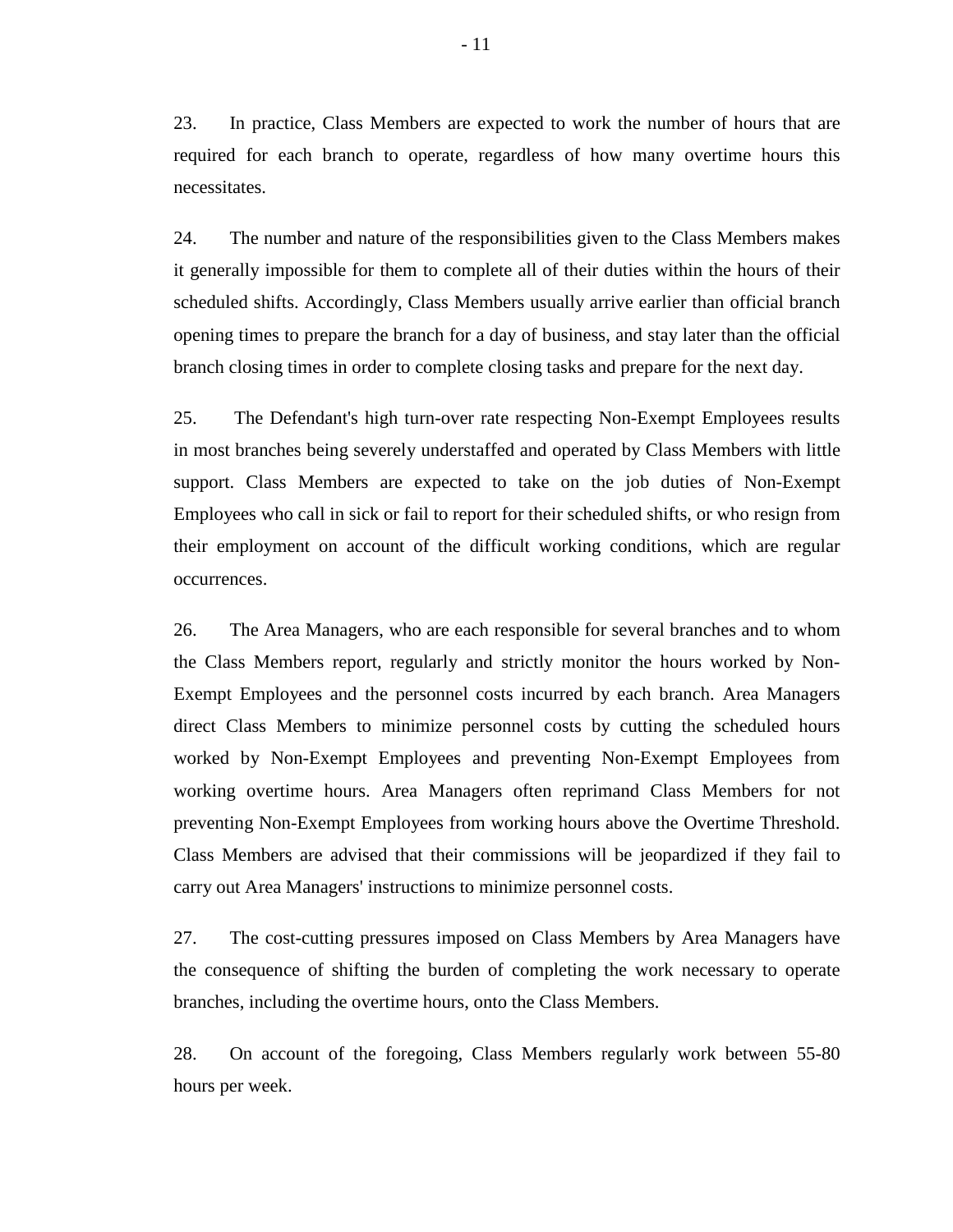29. Despite its statutory, contractual, and/or common law duties to record the overtime hours worked by eligible employees, the Defendant has failed to maintain procedures through which the overtime hours worked by Class Members are recorded.

#### **VII. Misclassification and Denial of Overtime Pay to the Plaintiff**

30. During his employment as an Assistant Branch Manager and Branch Rental Manager with the Defendant, Mr. Le Feuvre was misclassified as subject to the Managerial Exemption and was denied Overtime Pay.

31. Contrary to his classification as a managerial employee, Mr. Le Feuvre exercised very limited authority and discretion. Managerial decisions, such as the hiring and termination of branch staff, were made by Area Managers. These Area Managers were also responsible for strategic decision-making, such as reducing or increasing rental rates in response to decreased or increased customer demand. Mr. Le Feuvre had no discretion with respect to strategic decisions of this nature.

32. Furthermore, Mr. Le Feuvre had no authority to make substantial expenditures. Even for branch-critical expenditures, such as the hiring of a tradesperson to fix serious plumbing issues in the branch office, Mr. Le Feuvre was required to submit the request through a centralized corporate purchasing program.

33. The vast majority of Mr. Le Feuvre's work consisted of non-managerial and nonsupervisory tasks. Nearly every day, Mr. Le Feuvre cleaned cars that had been returned to the branch, checked the mileage of these cars, and completed rental contracts with customers. On a regular and non-exceptional basis, Mr. Le Feuvre was required to fill in for Non-Exempt Employees who failed to appear for their shifts, called in sick, or were otherwise unavailable for work.

34. Mr. Le Feuvre regularly worked hours well above the Overtime Threshold. In order to complete all of the tasks necessary for the operation of his branches, Mr. Le Feuvre typically worked 50-60 hours per week. In the summer of 2020, Mr. Le Feuvre was required to work approximately 70 hours per week, every week, without a single day off.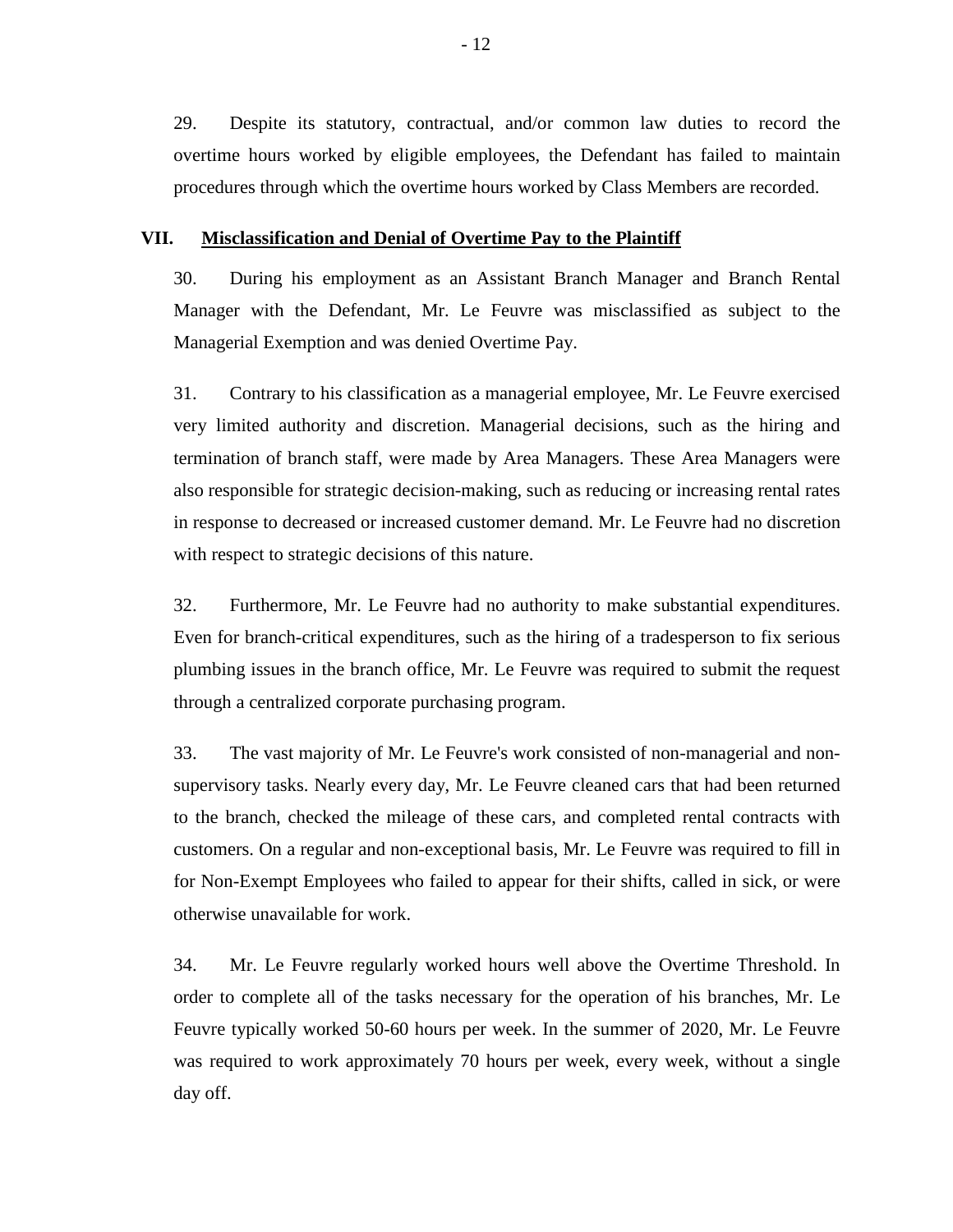## **VIII. Systemic Breach of Statutory and Contractual Duties**

35. The Applicable Provincial Employment Standards Legislation provides that employers are to compensate employees with Overtime Pay for all hours worked in excess of the Overtime Threshold, unless an exemption, such as a Managerial Exemption, properly applies.

36. As an employer regulated by the Applicable Provincial Employment Standards Legislation, the Defendant is required to compensate all employees not subject to any exemption with Overtime Pay for all hours worked in excess of the applicable Overtime Threshold.

37. Further, the Applicable Provincial Employment Standards Legislation requires employers to accurately record the hours worked by non-exempt employees so as to ensure that employees can be properly compensated for all hours worked.

38. The minimum standards set out in the Applicable Provincial Employment Standards Legislation are incorporated into the contracts of employment between the Defendant and the Class Members as implied terms.

39. The Defendant and the Class Members are unequal contracting parties. The Defendant is in a position of power over the Class Members and directly controls the conditions of their employment. As such, Class Members are in a vulnerable position *vis-a-vis* the Defendant. The Class Members have relied on the Defendant to advise them properly regarding their eligibility for Overtime Pay and to fulfill its statutory and contractual responsibilities, in good faith, with respect to Overtime Pay.

40. As described above, the Defendant has systemically misclassified the Class Members as exempt from Overtime Pay. The Managerial Exemptions in the Applicable Provincial Employment Standards Legislation do not apply to the Class Members.

41. The Defendant has systemically breached the statutory and/or contractual duties it owes to the Class Members, including the duty of good faith, by:

(a) misclassifying the Class Members as subject to Managerial Exemptions;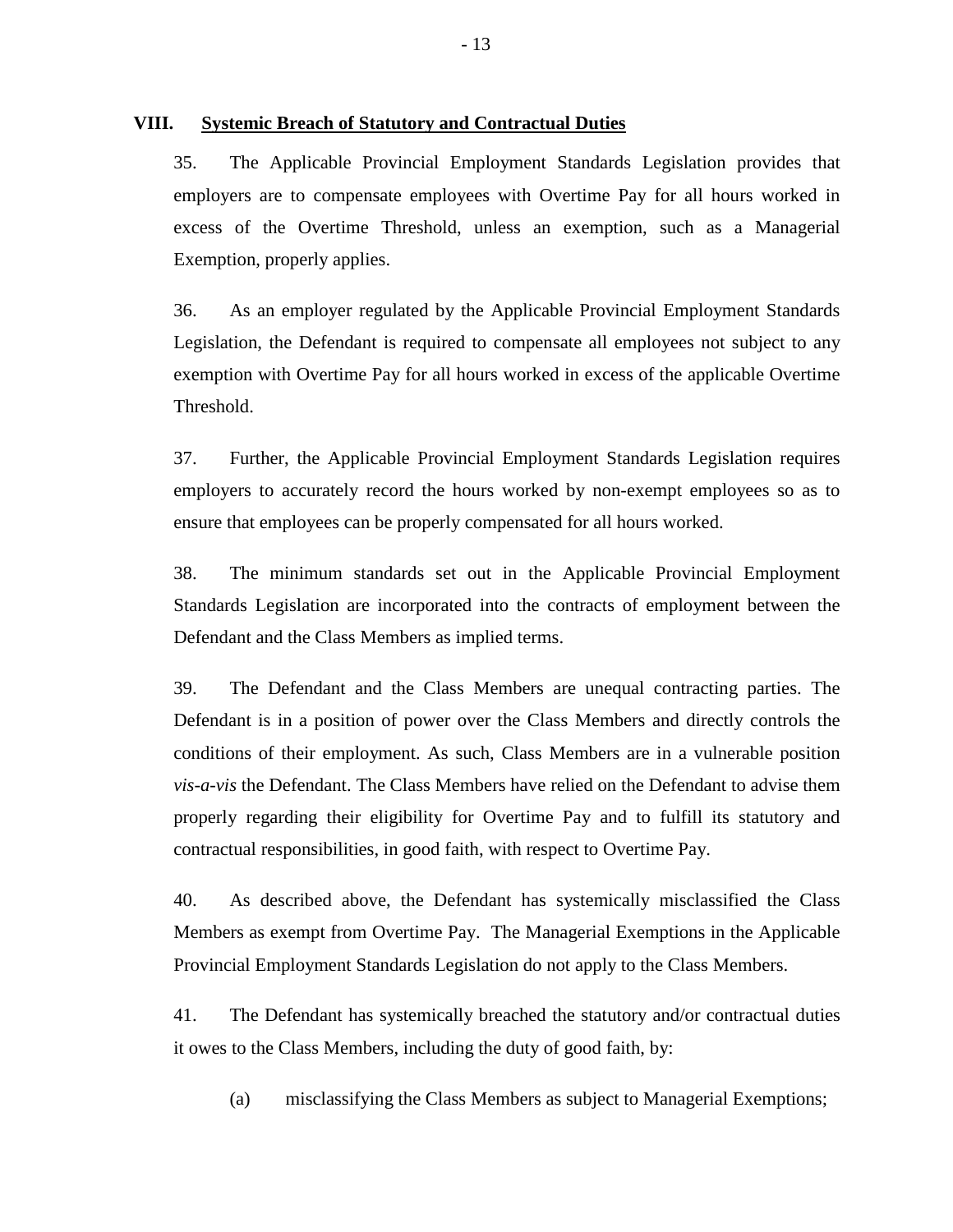- (b) misrepresenting to the Class Members that they are subject to Managerial Exemptions;
- (c) failing to advise Class Members of their entitlement to Overtime Pay for all hours worked in excess of the applicable Overtime Threshold;
- (d) failing to ensure that Class Members' hours of work are monitored and accurately recorded;
- (e) requiring and/or permitting the Class Members to work hours in excess of the applicable Overtime Threshold; and
- (f) failing to compensate Class Members with Overtime Pay for all hours worked in excess of the applicable Overtime Threshold.

42. To the extent that any contracts of employment or corporate policies purport to classify the Class members as subject to a Managerial Exemption and exclude the Class Members from eligibility for Overtime Pay, such contracts and corporate policies are void and unenforceable.

## **IX. Systemic Breach of the Common Law Duty of Care Owed to Class Members**

43. The Defendant owes the Class Members a common law duty of care based upon the special relationship that developed between them as a consequence of the Defendant's retaining the Class Members as employees.

- 44. The Defendant's common law duty of care requires the Defendant to:
	- (a) ensure that Class Members are properly classified as non-managerial and/or non-supervisory employees;
	- (b) ensure that Class Members are advised of their eligibility for Overtime Pay;
	- (c) ensure that the hours worked by Class Members are accurately recorded; and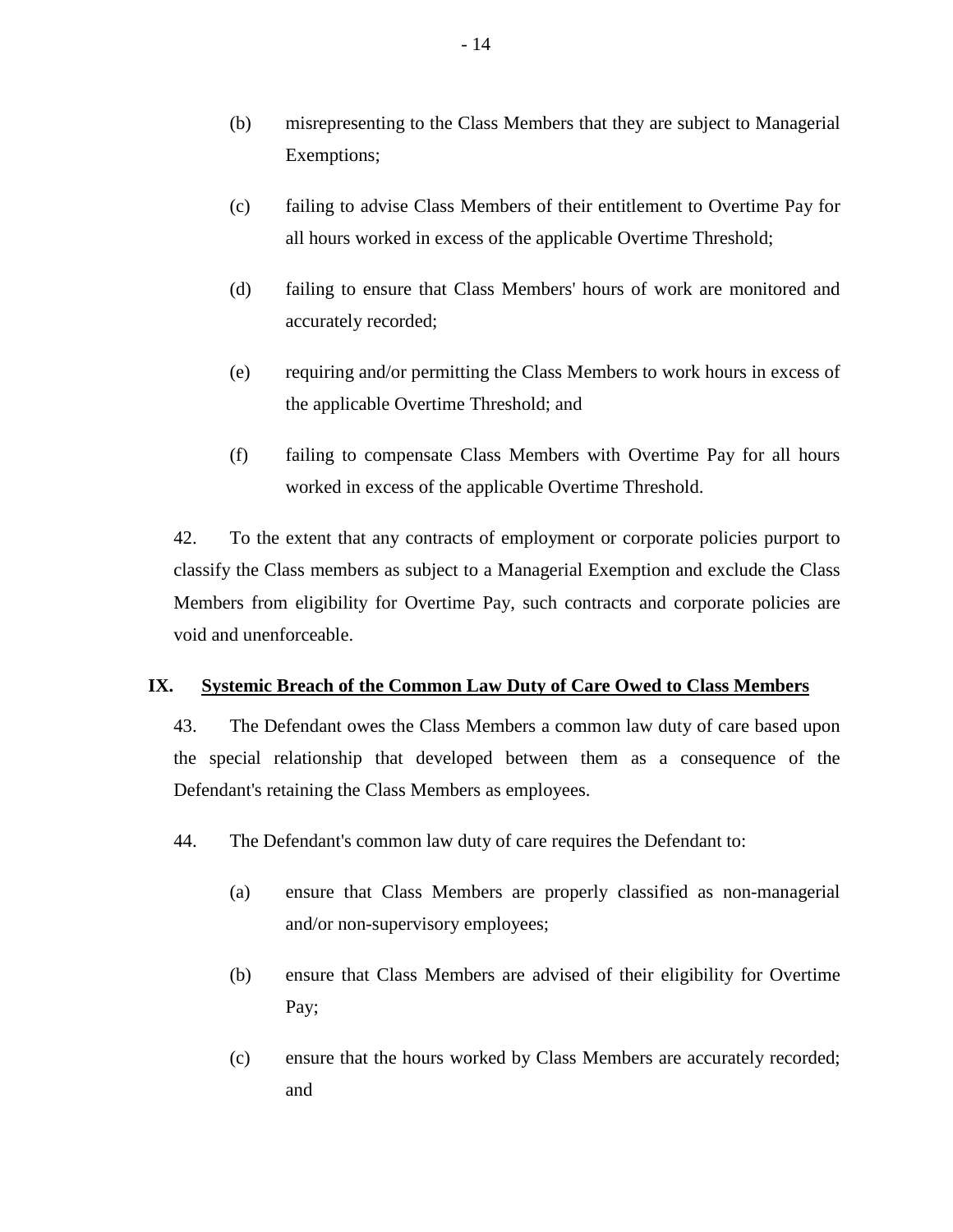(d) ensure that Class Members are appropriately compensated with Overtime Pay for all hours worked in excess of the applicable Overtime Threshold.

45. By the acts and omissions listed at paragraph 41, *supra*, the Defendant has systemically breached the common law duty of care owed to Class Members.

## **X. Unjust Enrichment**

46. The Defendant has been unjustly enriched by its retention of funds that it was legally obligated to pay to the Class Members.

47. The Class Members have suffered a corresponding deprivation in their being denied payment of the Overtime Pay to which they are entitled under the Applicable Provincial Employment Standards Legislation.

48. There is no juristic reason for the benefit to the Defendant and corresponding deprivation of the Class Members. The Defendant's retention of Overtime Pay owed to the Class Members is a violation of the Applicable Provincial Employment Standards Legislation and/or its contracts of employment with the Class Members, as well as of its common law duty of care.

49. The Defendant has been unjustly enriched since at least January 1, 2010.

## **XI. Damages**

50. As a result of the Defendant's breaches of its statutory and contractual duties, negligence, and/or unjust enrichment, the Class Members have been denied appropriate compensation for the hours they worked in excess of the Overtime Threshold. The Defendant is liable to the Class Members for Overtime Pay owing to the Class Members.

51. The Class Members are entitled to damages corresponding with the unpaid Overtime Pay owed by the Defendant to the Class Members.

52. The Defendant has misclassified the Class Members as being exempt from the overtime provisions of the Applicable Provincial Employment Standards Legislation, but has required and/or permitted the Class Members to work substantial numbers of hours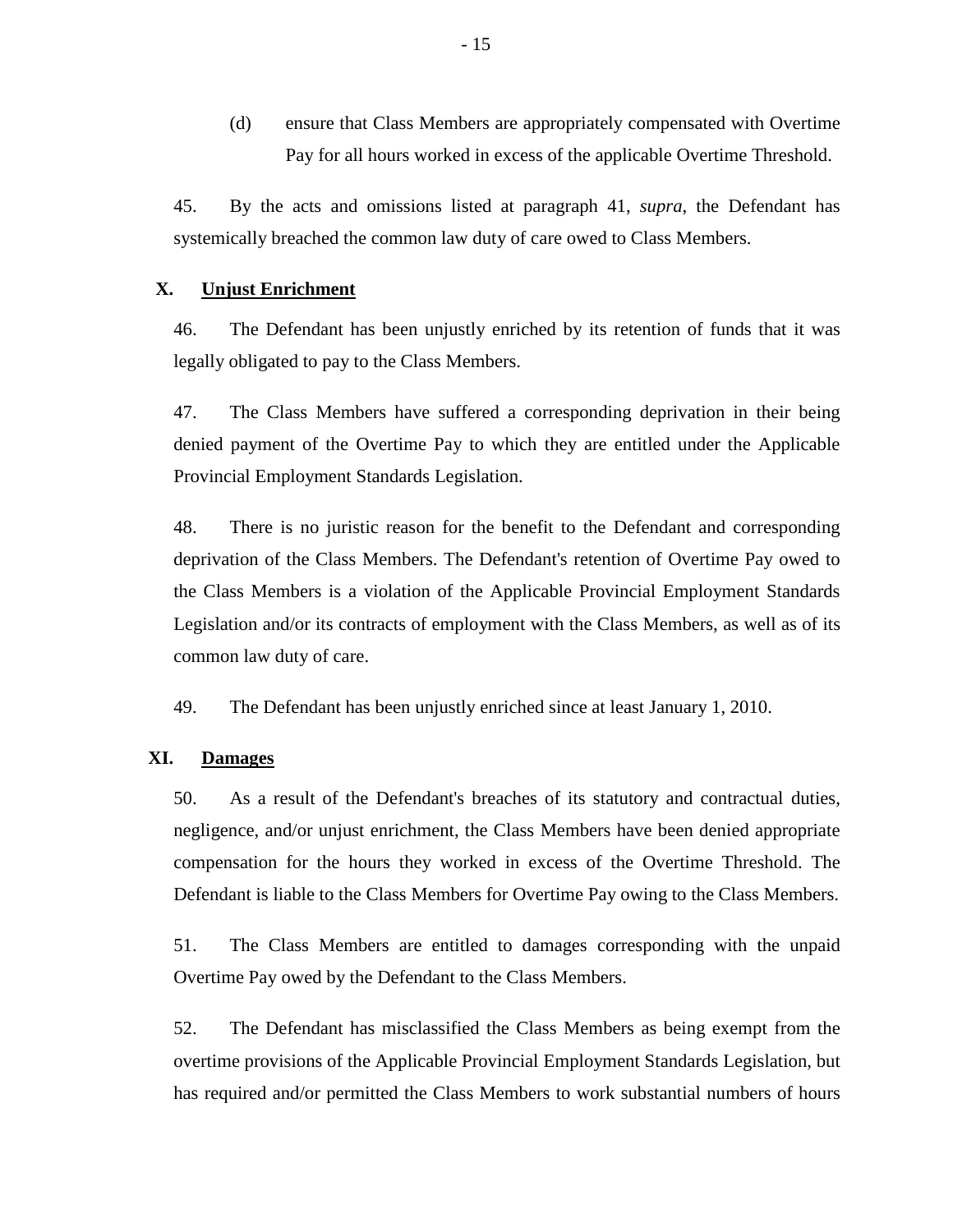above the Overtime Threshold. Further, the Defendant has misrepresented the legality of this classification to the Class Members.

53. This conduct is high handed and callous. The Defendant is in a position of power over the Class Members, and owes them duty of good faith. The Defendant flagrantly breached this duty so as to increase its own profits at the expense of the Class Members. Such conduct warrants an award of punitive and/or exemplary damages.

## **XII. Real and Substantial Connection with Ontario**

54. This action has a real and substantial connection with Ontario because, among other things,

- (a) the Plaintiff is resident in Ontario;
- (b) the Defendant carries on business in Ontario; and
- (c) Class Members resident in Ontario have suffered losses due to the Defendant's misclassification of their positions.

## **XIII. Relevant Legislation**

- 55. The Plaintiff pleads and relies on the following statutes and regulations:
	- (a) *Class Proceedings Act, 1992*, S.O. 1992, c. 6.
	- (b) *Employment Standards Act*, R.S.B.C. 1996, c. 113.
	- (c) *Employment Standards Regulation*, B.C. Reg. 396/95.
	- (d) *Employment Standards Code*, R.S.A. 2000, c. E-9.
	- (e) *Employment Standards Regulation*, Alta. Reg. 14/1997.
	- (f) *The Saskatchewan Employment Act*, S.S. 2013, c. S-15.1.
	- (g) *The Employment Standards Regulations*, being Chapter S-15.1 Reg. 5.
	- (h) *The Employment Standards Code*, C.C.S.M. c. E110.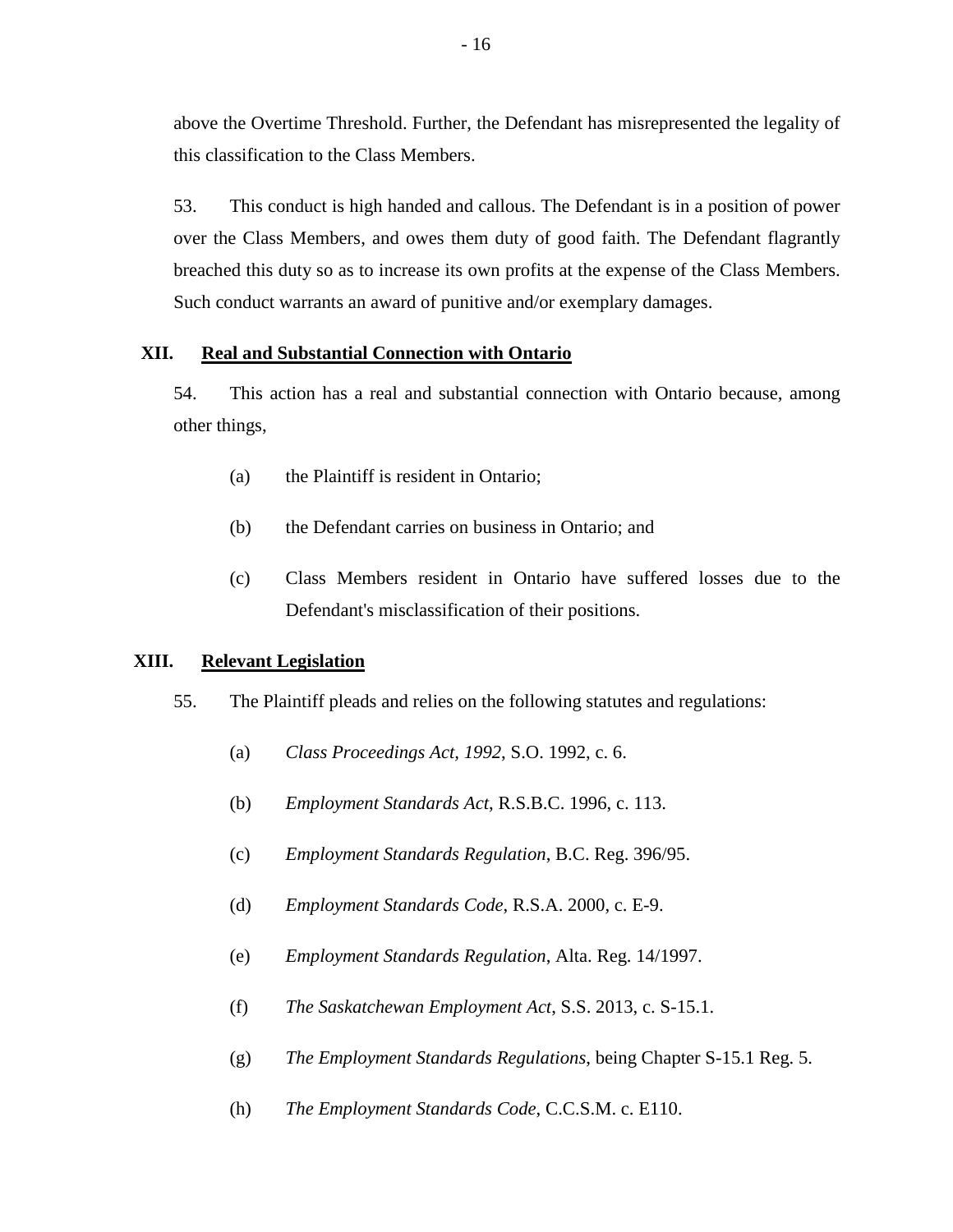- (i) *Employment Standards Act, 2000*, S.O. 2000, c. 41.
- (j) *Exemptions, Special Rules and Establishment of Minimum Wage*, O. Reg. 285/01.
- (k) *Labour Standards Code*, R.S.N.S. 1989, c. 246.
- (l) *General Labour Standards Code Regulations, made under subsection 4(2) and Section 7 of the Labour Standards Code*, R.S.N.S. 1989, c. 246.
- (m) *Employment Standards Act*, R.S.P.E.I. 1988, c. E-6.2.

### **XIV. Place of Trial**

56. The Plaintiff proposes that this action be tried in Toronto.

September 17, 2020

#### **KOSKIE MINSKY LLP**

900-20 Queen Street West PO Box 52 Toronto ON M5H 3R3

Jonathan Ptak LS#: 45773F Tel: (416) 595-2149 / Fax: (416) 204-2903 Jamie Shilton LS#: 80270R Tel: (416) 595-2065 / Fax: (416) 204-2907

#### **DE BOUSQUET PC**

56 Aberfoyle Crescent Suite 800 Toronto, ON M8X 2W4

Jean-Alexandre De Bousquet LS#: 65018N Daria Chyc LS#: 73470A Tel: (416) 616-5628 Fax: 1 (866) 246-6190

#### **Lawyers for the Plaintiff**